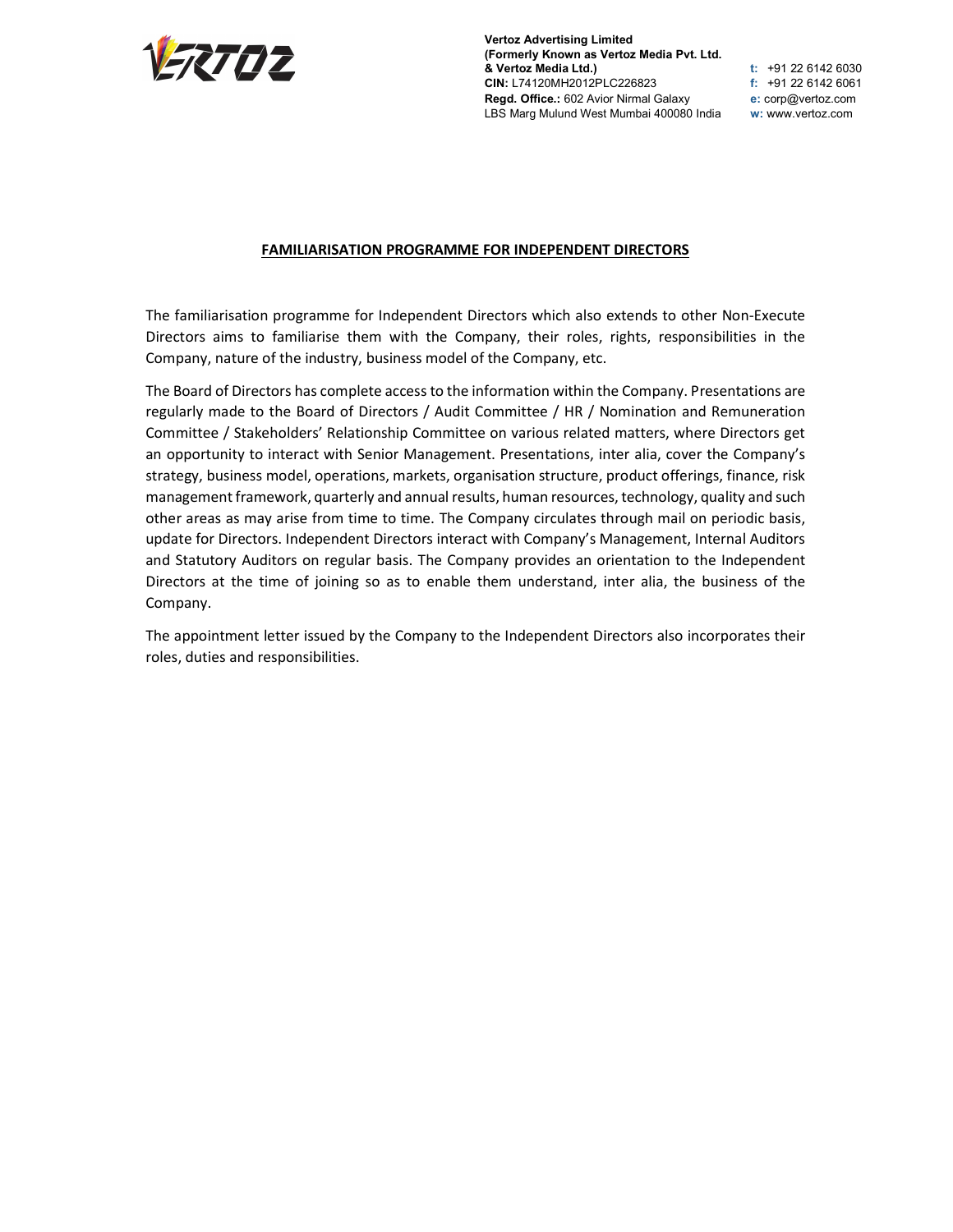

Vertoz Advertising Limited (Formerly Known as Vertoz Media Pvt. Ltd. & Vertoz Media Ltd.) t: +91 22 6142 6030 CIN: L74120MH2012PLC226823 f: +91 22 6142 6061 Regd. Office.: 602 Avior Nirmal Galaxy e: corp@vertoz.com Regd. Office.: 602 Avior Nirmal Galaxy e: corp@vertoz.com<br>LBS Marg Mulund West Mumbai 400080 India w: www.vertoz.com

### VERTOZ ADVERTISING LIMITED

Details of Familiarisation sessions held during the Financial Year 2021-2022:

| Sr.          | <b>Particulars</b>        | <b>Dates</b>                    | <b>Topics Covered</b>       | Member(s)      |
|--------------|---------------------------|---------------------------------|-----------------------------|----------------|
| No.          |                           | (Hours spent)                   |                             | participated   |
| $\mathbf{1}$ | Functional                | 24 <sup>th</sup> May 2021       | - Orientation on            | All Board      |
|              | Presentation              | (30 minutes)                    | appointment as              | Members except |
|              | update<br><b>Business</b> |                                 | Independent Director        | Ashish Shah.   |
|              | during<br><b>Board</b>    | $13th$ August 2021              | - Meeting with senior       |                |
|              | <b>Meeting</b>            | (30 minutes)                    | Management                  |                |
|              |                           |                                 |                             |                |
|              |                           | 31 <sup>st</sup> August 2021    | - Presentation on business  |                |
|              |                           | (30 minutes)                    | Objectives                  |                |
|              |                           |                                 |                             |                |
|              |                           | 30 <sup>th</sup> September 2021 | - Presentation on Business  |                |
|              |                           | (30 minutes)                    | overview                    |                |
|              |                           | 11 <sup>th</sup> November 2021  | - Presentation on Roles,    |                |
|              |                           | (30 minutes)                    | Responsibilities, Duties as |                |
|              |                           |                                 | <b>Directors</b>            |                |
|              |                           |                                 |                             |                |
|              |                           | 7 <sup>th</sup> January 2022    | - Presentation on various   |                |
|              |                           | (60 minutes)                    | Policies, Code of Conduct   |                |
|              |                           |                                 | and Acts, Rules and         |                |
|              |                           |                                 | Regulations                 |                |
|              |                           |                                 |                             |                |
|              |                           | 14th February 2022              | - General matters           |                |
|              |                           | (30 minutes)                    |                             |                |

| Sr. | οf<br><b>Name</b>           | the $\vert$ No. of sessions attended |                   |                                | No. of hours and minutes |
|-----|-----------------------------|--------------------------------------|-------------------|--------------------------------|--------------------------|
| No. | <b>Independent Director</b> |                                      |                   | spent in the sessions attended |                          |
|     |                             | FY 2021-2022                         | <b>Cumulative</b> | FY 2021-2022                   | Cumulative               |
|     |                             |                                      | till date         |                                | till date                |
|     | Nilam Samir Doshi           |                                      | 20                | 4 hours                        | 12 hours                 |
|     | Rohit Keshavlal Vaghadia    |                                      | 20                | 4 hours                        | 12 hours                 |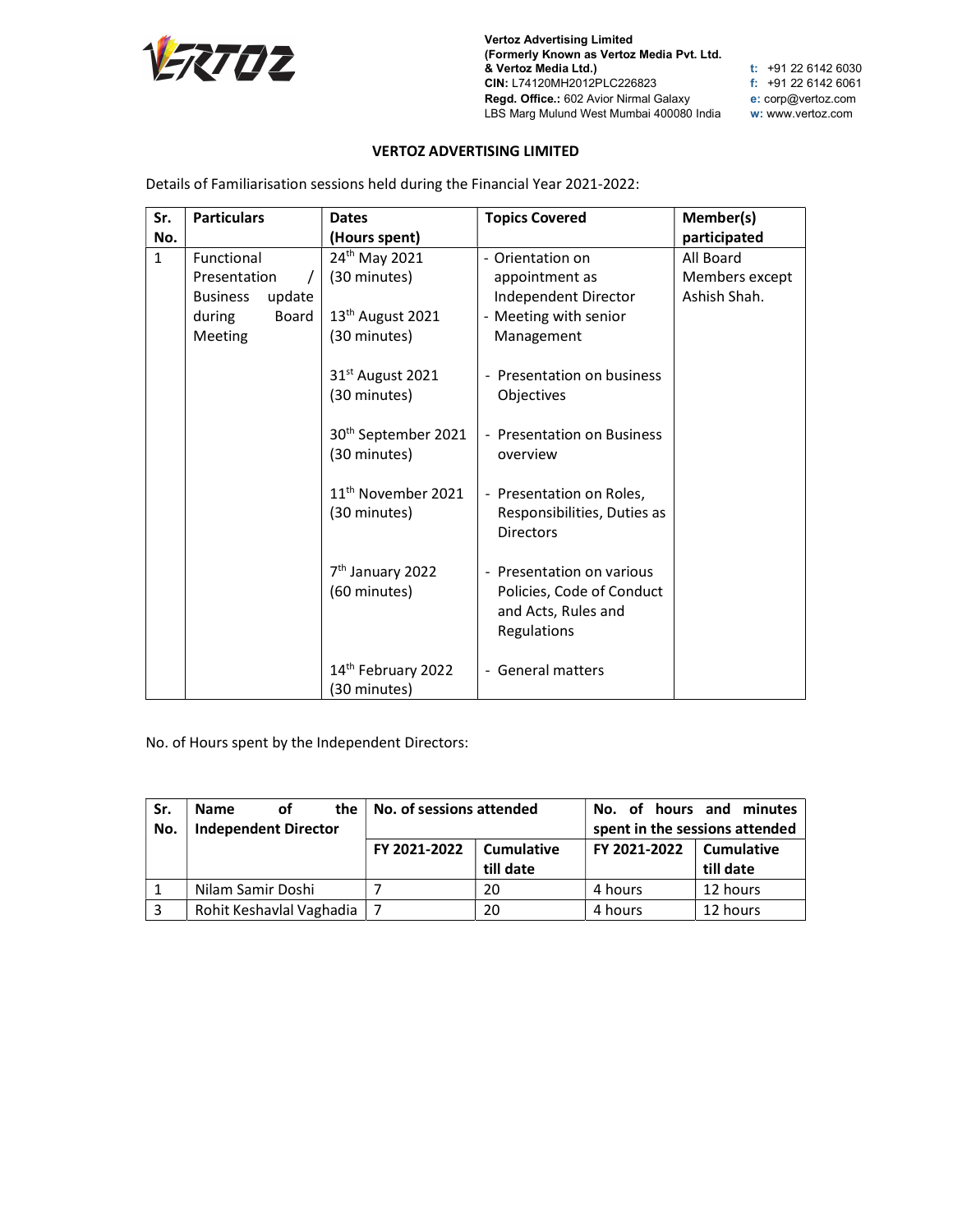

# VERTOZ ADVERTISING LIMITED

Details of Familiarisation sessions held during the Financial Year 2020-2021:

| Sr.<br>No. | <b>Particulars</b>        | <b>Dates</b><br>(Hours spent)   | <b>Topics Covered</b>      | Member(s)<br>participated |
|------------|---------------------------|---------------------------------|----------------------------|---------------------------|
| 1          | Functional Presentation / | 25 <sup>th</sup> June 2020      | - Relaxations due          | All<br>Board              |
|            | Business update during    | (30 minutes)                    | to COVID-19.               | Members except            |
|            | <b>Board Meeting</b>      |                                 |                            | Ashish Shah.              |
|            |                           | 15 <sup>th</sup> September 2020 | - Relaxations<br>due       |                           |
|            |                           | (30 minutes)                    | to COVID-19.               |                           |
|            |                           |                                 |                            |                           |
|            |                           | 12 <sup>th</sup> November 2020  | Impact of COVID-<br>$\sim$ |                           |
|            |                           | (30 minutes)                    | 19 on the Digital          |                           |
|            |                           |                                 | Industry.                  |                           |
|            |                           |                                 |                            |                           |
|            |                           | 12th February 2021              | - Impact of COVID-         |                           |
|            |                           | (30 minutes)                    | 19 globally.               |                           |

| Sr. | <b>Name</b><br>οf           | the $\vert$ No. of sessions attended |                   |                                | No. of hours and minutes |
|-----|-----------------------------|--------------------------------------|-------------------|--------------------------------|--------------------------|
| No. | <b>Independent Director</b> |                                      |                   | spent in the sessions attended |                          |
|     |                             | FY 2020-2021                         | <b>Cumulative</b> | FY 2020-2021                   | <b>Cumulative</b>        |
|     |                             |                                      | till date         |                                | till date                |
|     | Nilam Samir Doshi           | 4                                    | 13                | 2 hours                        | 8 hours                  |
|     | Rohit Keshavlal Vaghadia    | l 4                                  | 13                | 2 hours                        | 8 hours                  |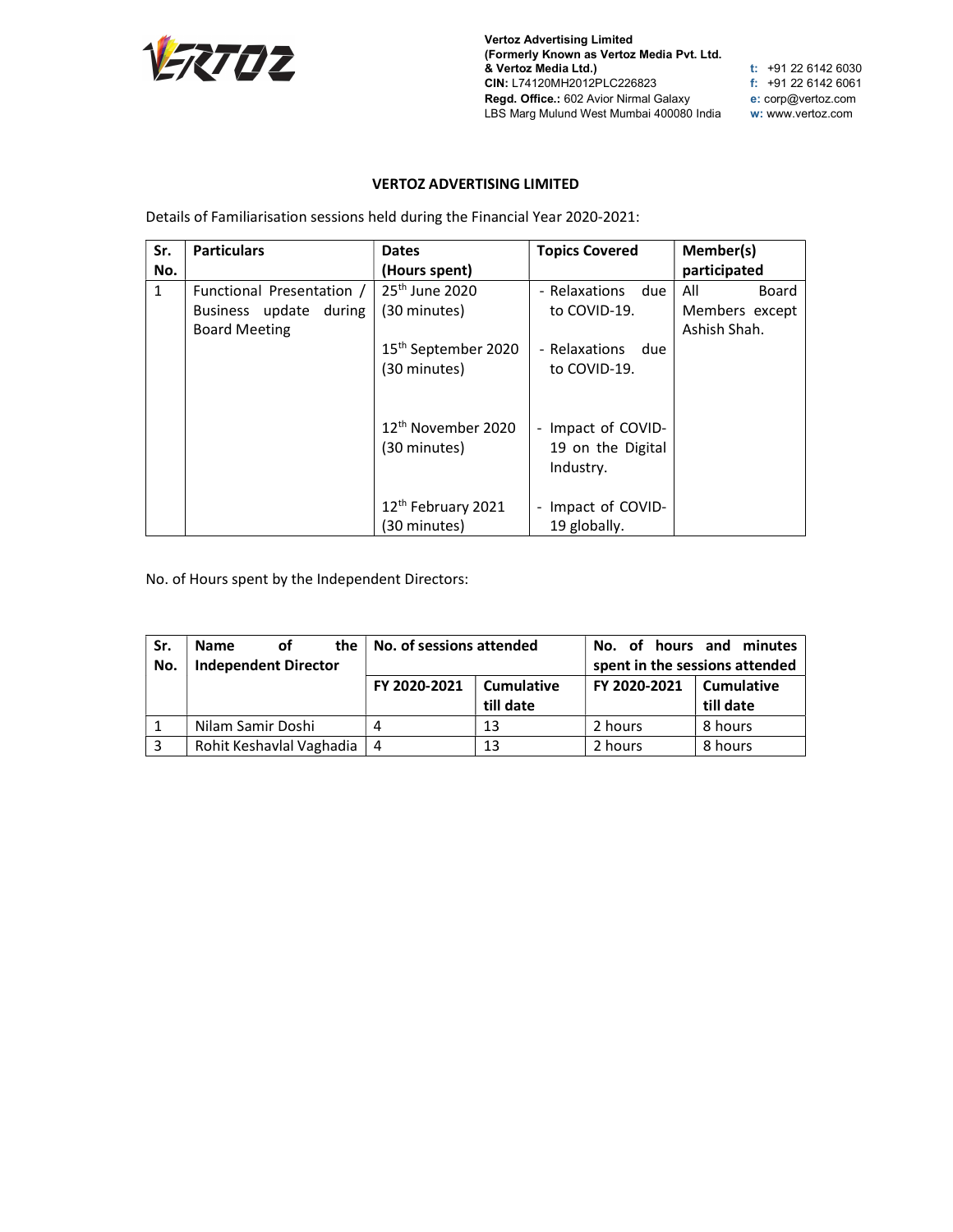

# VERTOZ ADVERTISING LIMITED

Details of Familiarisation sessions held during the Financial Year 2019-2020:

| Sr.<br>No. | <b>Particulars</b>        | <b>Dates</b><br>(Hours spent)  | <b>Topics Covered</b>             | Member(s)<br>participated     |
|------------|---------------------------|--------------------------------|-----------------------------------|-------------------------------|
| 1          | Functional Presentation / | 30 <sup>th</sup> May 2019      | Presentation on<br>$\blacksquare$ | All<br>Board                  |
|            | Business update<br>during | (30 minutes)                   | <b>GST</b>                        | Members except                |
|            | <b>Board Meeting</b>      |                                |                                   | Ashish Shah, who              |
|            |                           | 30 <sup>th</sup> August 2019   | &<br>Legal<br>$\overline{a}$      | attended only on              |
|            |                           | (30 minutes)                   | Regulatory                        | Meeting<br>Board              |
|            |                           |                                | Updates                           | dated 30 <sup>th</sup> August |
|            |                           |                                |                                   | 2019                          |
|            |                           | 14 <sup>th</sup> November 2019 | Market Outlook<br>$\overline{a}$  |                               |
|            |                           | (30 minutes)                   |                                   |                               |
|            |                           |                                |                                   |                               |
|            |                           | 4 <sup>th</sup> January 2020   | Global trends<br>$\blacksquare$   |                               |
|            |                           | (30 minutes)                   |                                   |                               |

| Sr.<br>No. | the<br><b>Name</b><br>οf<br><b>Independent Director</b> | No. of sessions attended |                   | No. of hours and minutes<br>spent in the sessions attended |                   |
|------------|---------------------------------------------------------|--------------------------|-------------------|------------------------------------------------------------|-------------------|
|            |                                                         | FY 2019-2020             | <b>Cumulative</b> | FY 2019-2020                                               | <b>Cumulative</b> |
|            |                                                         |                          | till date         |                                                            | till date         |
|            | Nilam Samir Doshi                                       | 4                        | 9                 | 2 hours                                                    | 6 hours           |
|            | Harshal Ishwar Patel                                    | 4                        | 9                 | 2 hours                                                    | 6 hours           |
| 3          | Rohit Keshavlal Vaghadia                                | -4                       | 9                 | 2 hours                                                    | 6 hours           |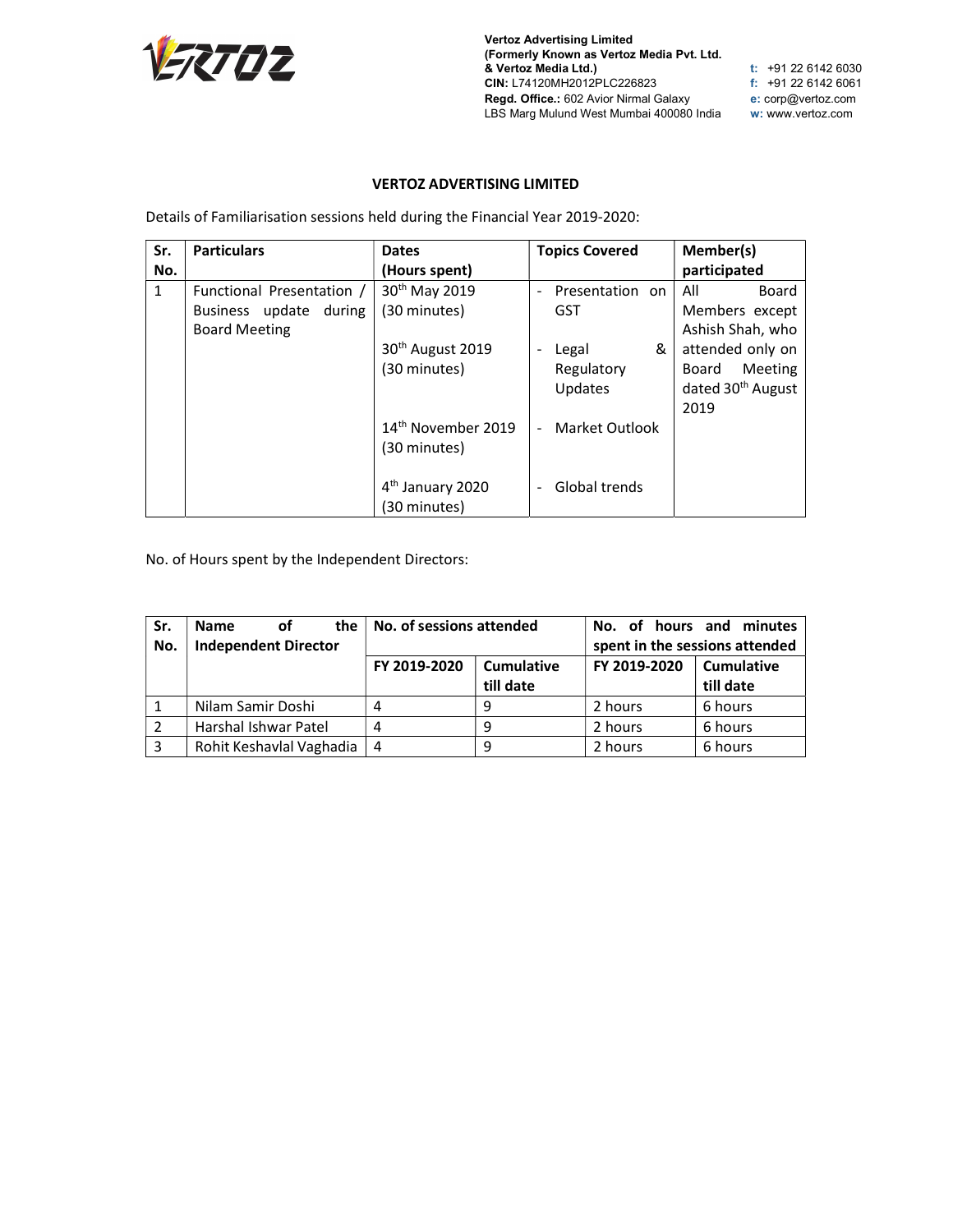

## VERTOZ ADVERTISING LIMITED

Details of Familiarisation sessions held during the Financial Year 2018-2019:

| Sr. | <b>Particulars</b>                  | <b>Dates</b>                   | <b>Topics Covered</b>  | Member(s)                     |
|-----|-------------------------------------|--------------------------------|------------------------|-------------------------------|
| No. |                                     | (Hours spent)                  |                        | participated                  |
| 1   | Presentation<br>Functional          | 30 <sup>th</sup> May 2018      | - Update on New        | All<br>Board                  |
|     | during<br><b>Business</b><br>update | (30 minutes)                   | <b>Technologies</b>    | Members except                |
|     | <b>Board Meeting</b>                |                                |                        | Ashish Shah, who              |
|     |                                     | 20 <sup>th</sup> July 2018     | - Presentation on      | attended only on              |
|     |                                     | (30 minutes)                   | <b>Business</b><br>New | Meeting<br>Board              |
|     |                                     |                                | <b>Technologies</b>    | 30 <sup>th</sup> May<br>dated |
|     |                                     | 12 <sup>th</sup> November 2018 |                        | 2018.                         |
|     |                                     | (30 minutes)                   | - Challenges<br>&      |                               |
|     |                                     |                                | Solutions              |                               |
|     |                                     | 5 <sup>th</sup> February 2019  |                        |                               |
|     |                                     | (30 minutes)                   | about<br>- Update      |                               |
|     |                                     |                                | <b>Business</b>        |                               |

| Sr. | <b>Name</b><br>οf           | the $\vert$ No. of sessions attended |                   |                                | No. of hours and minutes |
|-----|-----------------------------|--------------------------------------|-------------------|--------------------------------|--------------------------|
| No. | <b>Independent Director</b> |                                      |                   | spent in the sessions attended |                          |
|     |                             | FY 2018-2019                         | <b>Cumulative</b> | FY 2018-2019                   | <b>Cumulative</b>        |
|     |                             |                                      | till date         |                                | till date                |
|     | Nilam Samir Doshi           | 4                                    |                   | 2 hours                        | 4 hours                  |
|     | Harshal Ishwar Patel        | 4                                    |                   | 2 hours                        | 4 hours                  |
| 3   | Rohit Keshavlal Vaghadia    | $\vert 4$                            |                   | 2 hours                        | 4 hours                  |